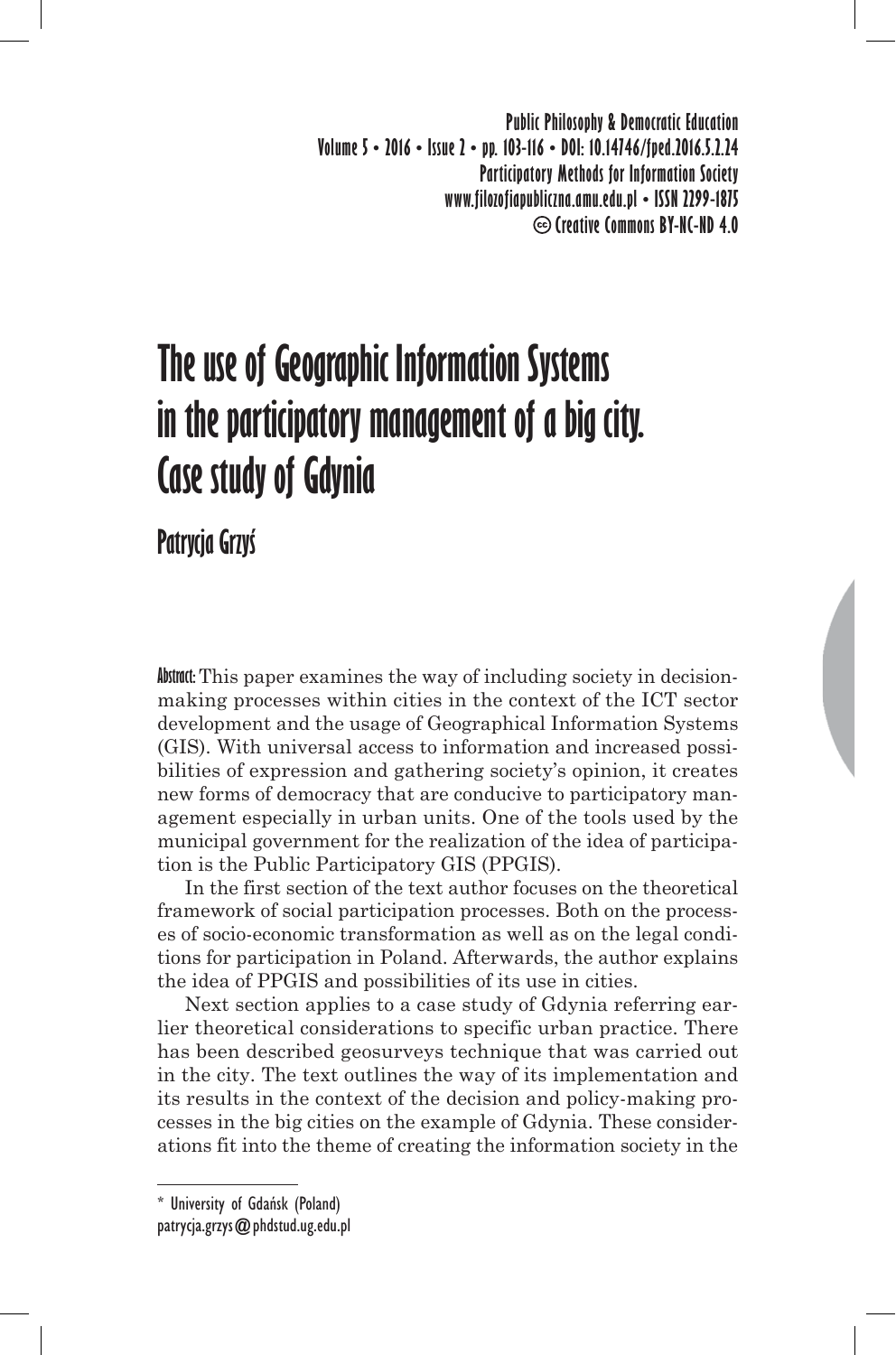#### **104 | Patrycja Grzyś |**

processes of city management, using participatory methods of Geographical Information Systems.

**Keywords:** Public Participation Geographical Information Systems (PPGIS), city management, information society, spatial planning, geosurveys, Gdynia

The development of information and communication technologies (ICT) is one of the basic elements of the contemporary transformations related to human environment. This progress is associated with the end of the industrial age and thereby with the transition from industrial to the post-industrial era, for whom no longer the industry, but the information and its management constitutes the basis of functioning (Reza, 1996). In this context, as it is presented in table 1, it is information, that creates a new type of capital whose main purpose is to ensure the harmonious development and general satisfaction. The tools and the organization of the new product have been adapted to the current processes of the globalizing economy, and not elements are those who play a predominant role, but networks and connections. Castells (1996) estimates the beginnings of the Revolution of Information Technology on the 70s of the twentieth century. It should be emphasized that the transition from the industrial age to the post-industrial, which Toffler (1980) calls the "third wave of change", is still at the initial stage of development, so the effects of these changes are noticeable only in the most developed parts of the world. The fact of using information, its processing or transferring is not a new phenomenon, however, the progress of globalization processes and the impact of technological development result in the circumstance that information, as such, has never played such a huge significance in human life.

The development of the ICT sector, which is one of the main sources of transformation of modern civilization, encompasses a very wide range of influences. It includes the impact on economic development (both in local and global scale) as well as on the social change: the daily life of the individual urban citizens and behavior patterns. Those changes are strictly connected with far wider possibilities. A society, where information and knowledge are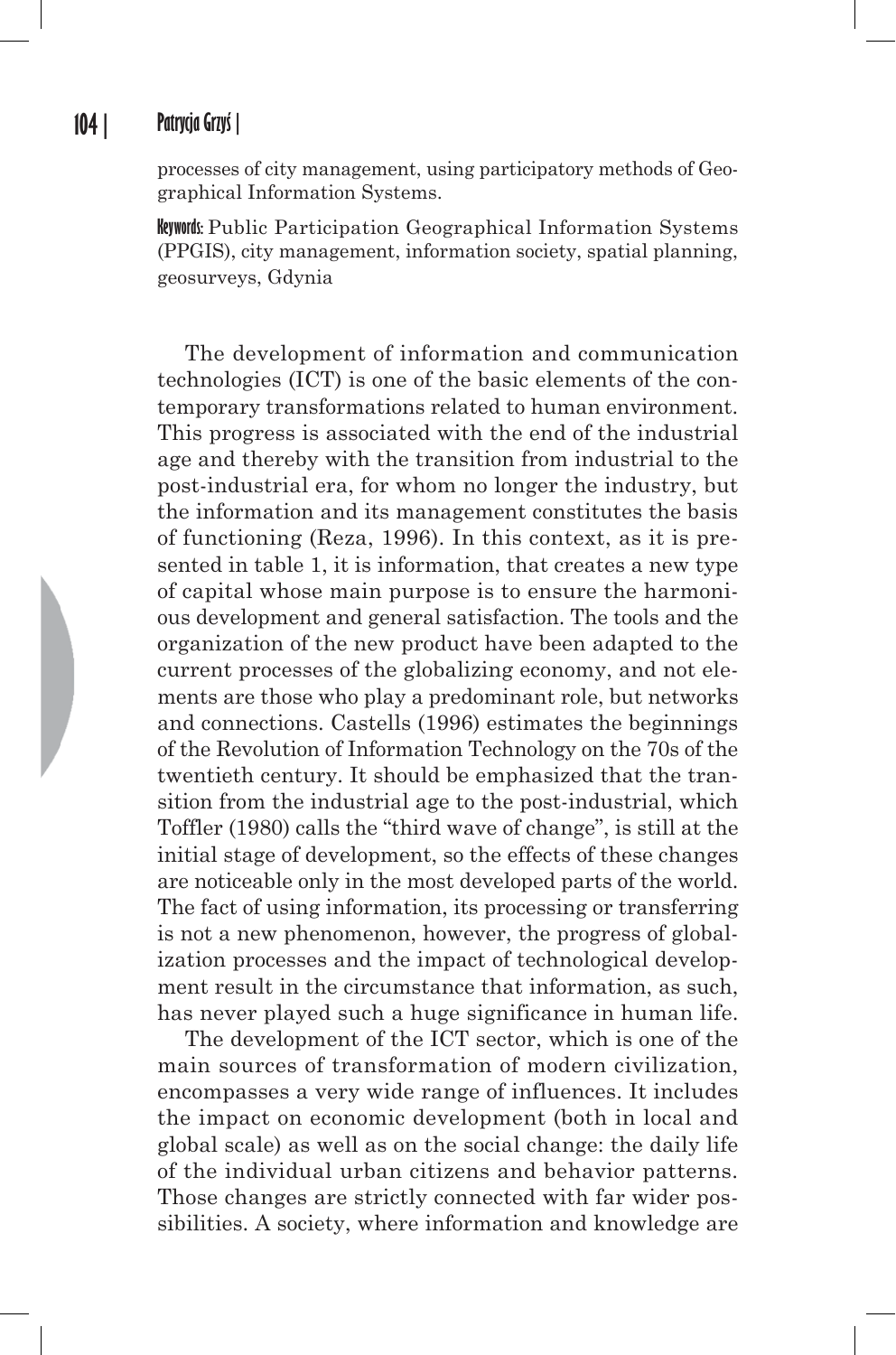|                                      | <b>Modes of Development</b> |                                             |                                                            |
|--------------------------------------|-----------------------------|---------------------------------------------|------------------------------------------------------------|
|                                      | <b>Agricultural</b>         | Industrial                                  | Informational                                              |
| Dominant<br>tool                     | Plough                      | Machine                                     | Computer                                                   |
| Production                           | Food                        | Goods                                       | Information                                                |
| Strategic<br>resource                | Land                        | Capital                                     | Knowledge                                                  |
| Organiza-<br>tion of pro-<br>duction | Family                      | Company                                     | <b>Networks</b>                                            |
| Production<br>form                   | Self                        | Mass                                        | Individual                                                 |
| Primary<br>work-force                | Peasant                     | Proletariat                                 | Informational<br>Worker                                    |
| Overall goal                         | Survival                    | Material wel-<br>fare, Consumer<br>durables | Mental well-<br>being, Flexible<br>sustainability          |
| Risk factor                          | Natural                     | Industrial                                  | Informational                                              |
| Spatial<br>transfor-<br>mation       | Village/Town                | City/Megalop-<br>olis                       | Multinodal<br>settlements/<br>Telecottage/<br>Computopolis |
| Pace<br>of change                    | Slow                        | Rapid                                       | Super rapid                                                |

Table 1: The comparison of transformations and changing conditions in the three modes of development (Reza, 1996, p. 13)

the primary factors of production, is defined by Japanese authors and propagators of this concept Umesao (1963) and Koyama (1968) as the information society. According to the assumptions of Mączyński (1997) information society has the skills of production, storage, processing and transmission of information in today's conditions. It has two other properties which are the collection and use of information that are particularly relevant in the context of this paper, as they assume ability to collect information from all interested and then use them in a way that is designed to bring potential benefits for those who are involved.

A valuable feature of information is fact that it is selfreinforcing and reusable. Once used information does not lose its value, it is even increasing it. Thus, the processing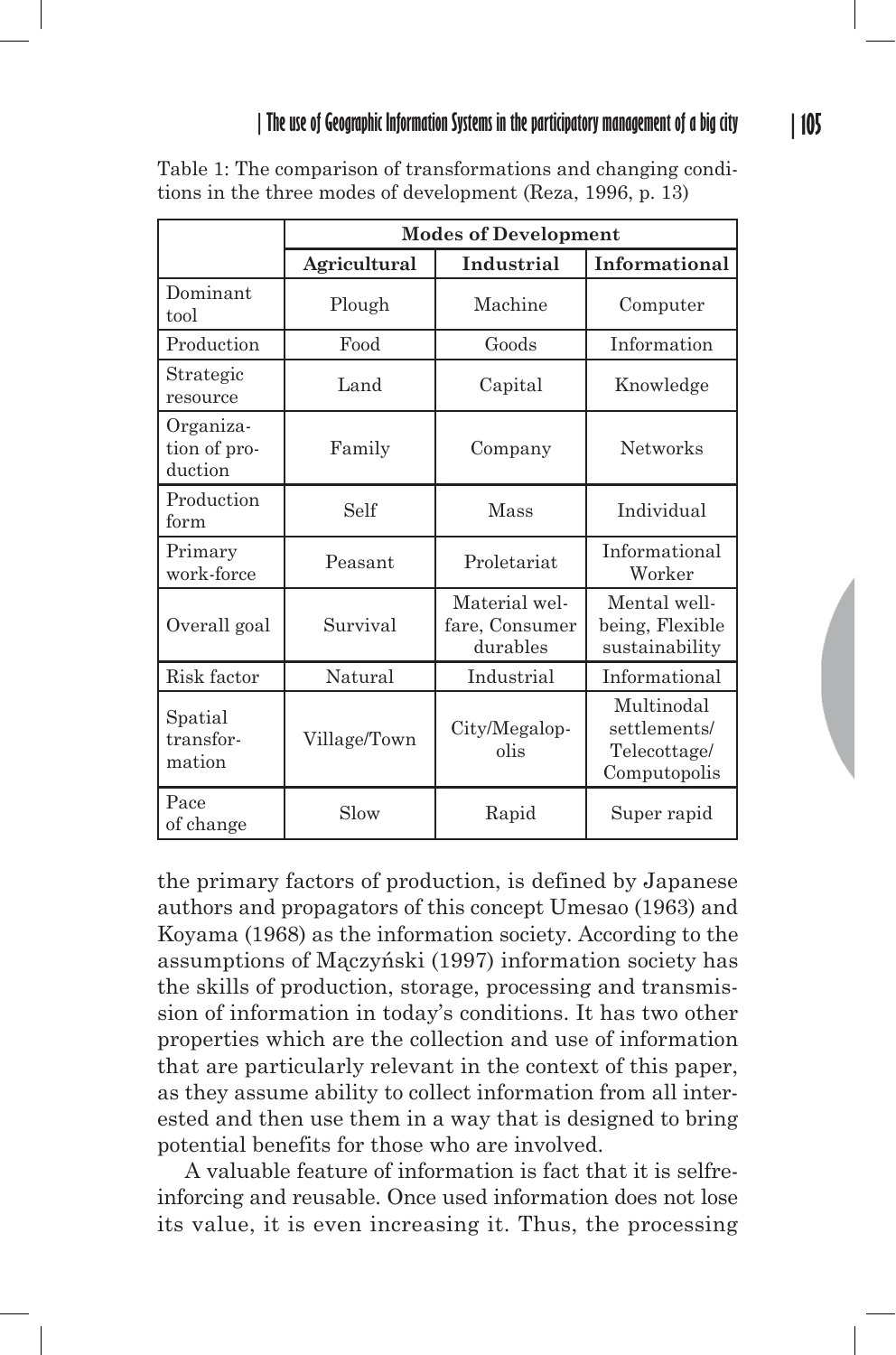of information by the society is the process by which a very large amount of resource in the form of knowledge can be obtained. The essence of the information society is therefore not bringing individual to the role of passive recipient, but the ability to use gained knowledge appropriately as an opportunity to influence the content of the gained information.

With the widening access to information by citizens and increasing possibilities to express opinions, society creates new forms of democracy that are conducive to participatory management especially in urban units (Kliksberg, 2001). Cities constitute contemporary centers of modern technologies. The way by which the resource of knowledge is processed often indicates if the city is innovative or not and therefore if it is competitive on the global market. The purpose of the city is thus supporting its citizens, helping them to organize and participate in social circulation of information in accordance with the principle that the city is the common good of all its citizens (Foster, 2015).

#### **Legal conditions of social participation in Poland**

Full exploit of the democratic potential of the new information and communication technologies requires not only the ability of society but also guarantee of the right to access the information, in particular this created and stored by the public administration. The legislature in Poland provides a legal basis for public access to information both by the highest legal act which is the Constitution of the Republic of Poland<sup>1</sup> and by other laws. This paper will be limited to the scale of the city and local management and, in particular, to aspects of spatial planning.

Polish legislature admittedly determines on what conditions and in what circumstances the information can and should be transmitted to the public, however, it does not specify exactly its form. Consequently, realizing the obligations, municipalities are only required to communicate information, without encouraging citizens to participate in their managing what can be done on several levels.

**<sup>1</sup>** The Constitution of the Republic of Poland of 2nd April 1997. Published in *Journal of Laws* No. 78, item 483.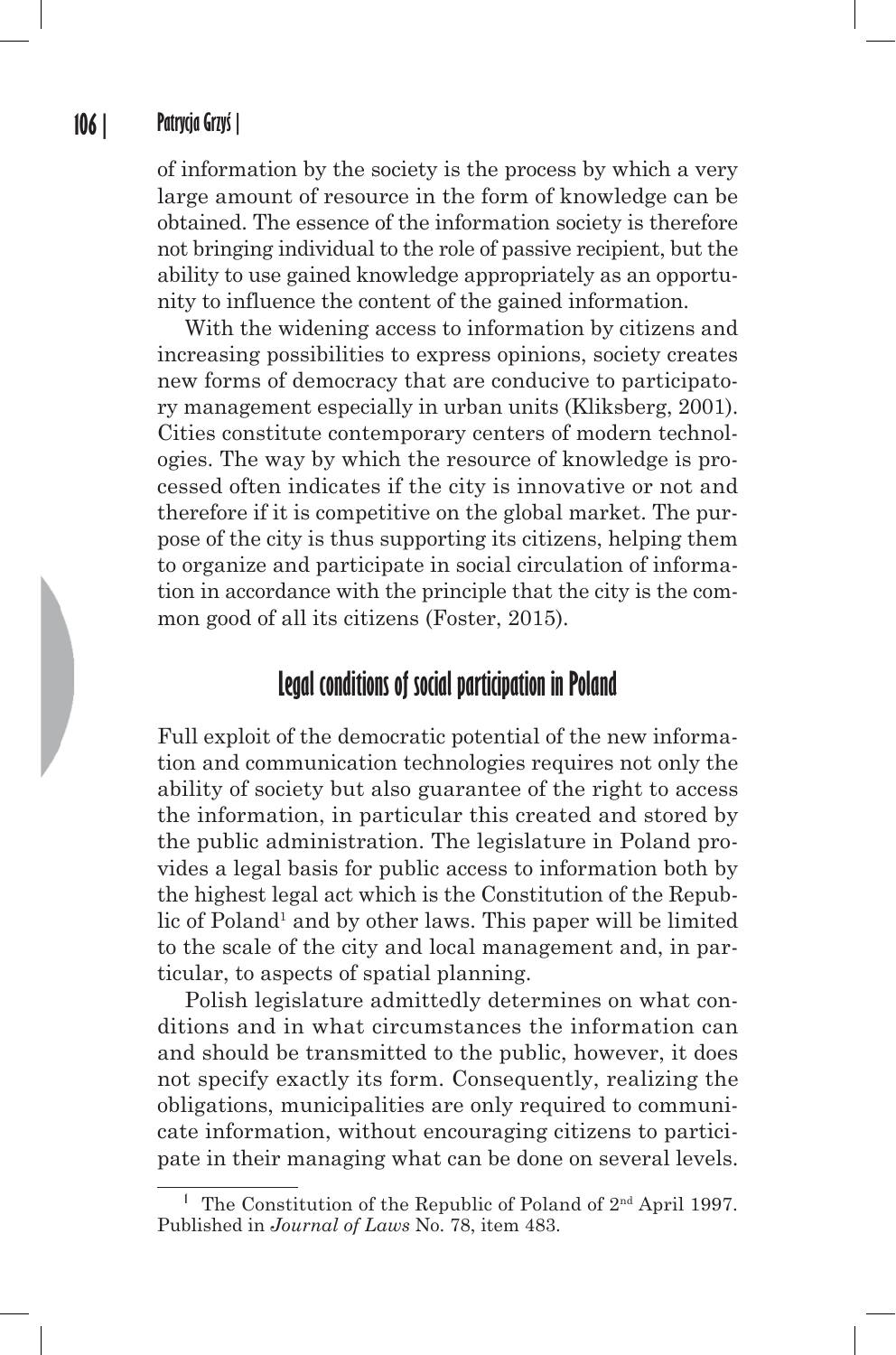As an example, IAP2 Spectrum of Public Participation model (IAP2, 2007) provides that citizens can participate in the public space as actors (1) receiving information, (2) consulting projects, actions and decisions, (3) identifying and communicating problems and social needs, (4) defining decision problems, their premises and alternative solutions and (5) taking direct part in decision-making processes. Czepkiewicz (2013, p. 113) presents how geographic information systems can be used while including citizens in public processes at each of the levels indicated by the IAP2.

The above described conditions predominantly cause the fact that at the present time in a large number of small cities the first level of participation, which is limited to informing, is still dominant. These municipalities fulfill the legal obligation, although they are only at the initial stage of the implementation of the information society concept with all its consequences. They are limited only to the transfer of knowledge, and consultations with citizens, if any, are purely informative. Next level of participation assumes receiving feedback, so in addition to the transmission of information, it is also collected. However, it is still an indirect way of cooperation. Only the third level of participation determined by Czepkiewicz (2013) takes into account the direct nature of participation and besides transferring and retrieving information it also assumes its production. The next two levels of participation are still rare in Polish cities. They are based on established partnerships with the society recognizing their decisions as equal and even at the last stage allowing them to make the final decision.

The level of participation and actual cooperation that will be implemented in the municipality depends largely on the decision of local authorities. Some of the cities in Poland do use the possibilities of shaping local law introducing excessive forms and techniques of social participation, in order to adjust local policy to the real needs of their citizens. Recognizing the participatory management principle of the city authorities practice different methods of cooperation. They often include in this process experts in terms of working with local communities and IT specialists when they use GIS methods while working with them. Some of these methods are listed in table 2. One of them, which is geosurvey, will be further described in the following part of the case study.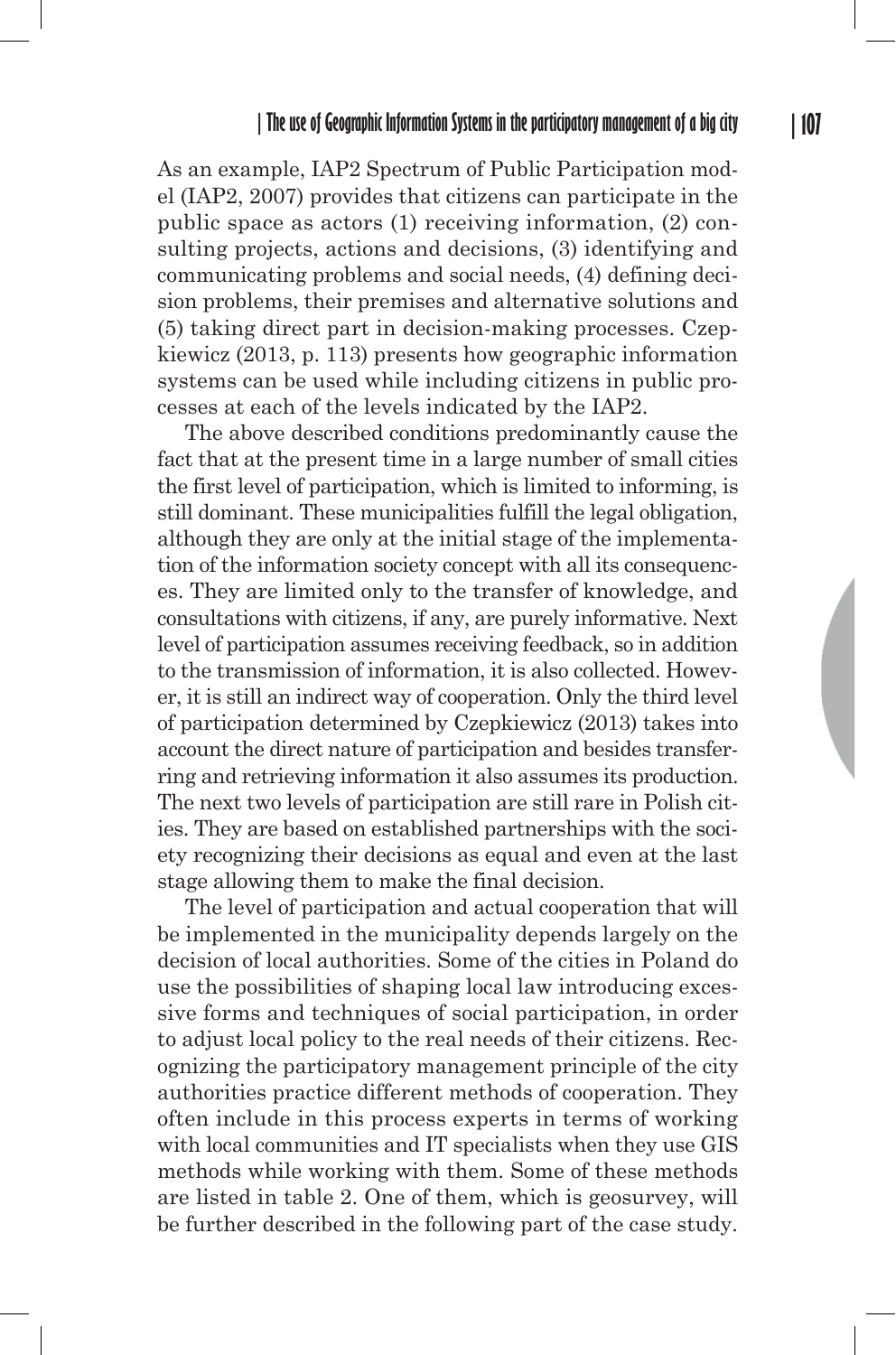# **108 | Patrycja Grzyś |**

Table 2: Spectrum of public participation including example usage of the Internet and Geographic Information Systems (adapted from: Czepkiewicz, 2013, p. 113)

| IAP2, 2007 (Spectrum<br>of Public Participation) |                                                                                                                                                                                 | Czepkiewicz, 2013                                                                                                                                                                                                                                                                                                                             |
|--------------------------------------------------|---------------------------------------------------------------------------------------------------------------------------------------------------------------------------------|-----------------------------------------------------------------------------------------------------------------------------------------------------------------------------------------------------------------------------------------------------------------------------------------------------------------------------------------------|
| Level<br>of public<br>impact                     | Goal                                                                                                                                                                            | <b>Example of GIS</b><br>and online tools                                                                                                                                                                                                                                                                                                     |
| Inform                                           | To provide the public<br>with balances and objec-<br>tive information to assist<br>them in understanding<br>the problem, alternatives,<br>opportunities, and/or solu-<br>tions. | Newsletter on the plan-<br>ning works in progress.<br>Maps posted on the inter-<br>net with the effects of the<br>proposed changes on the<br>natural environment.                                                                                                                                                                             |
| Consult                                          | To obtain public feedback<br>on analyses, alternatives<br>and/or decisions.                                                                                                     | Use a geosurvey to assess<br>the current and preferred<br>resident activities. Collect<br>requests and remarks con-<br>cerning the local spatial<br>management plan availa-<br>ble on the internet in the<br>form of comments.                                                                                                                |
| Involve                                          | To work directly with pub-<br>lic throughout the process<br>to ensure public concerns<br>and aspirations are con-<br>sistently understood and<br>considered.                    | Internet discussion on<br>the proposed solutions<br>with designers and par-<br>ticipants actively sought<br>through social media.                                                                                                                                                                                                             |
| Collabo-<br>rate                                 | To partner with the public<br>in each aspect of decision,<br>including the development<br>of alternatives and the<br>identification of the pre-<br>ferred solution.             | Social representatives<br>determine the criteria and<br>weights used to assess the<br>proposed solutions. The<br>entries of the local spa-<br>tial management plan<br>are drafted with planning<br>designers and residents.<br>Electronic voting on the<br>proposed solutions ending<br>in recommendations sub-<br>mitted to decision makers. |
| Empower                                          | To place final decision<br>making in the hands<br>of the public.                                                                                                                | Legally binding electronic<br>voting on the implementa-<br>tion of the solution.                                                                                                                                                                                                                                                              |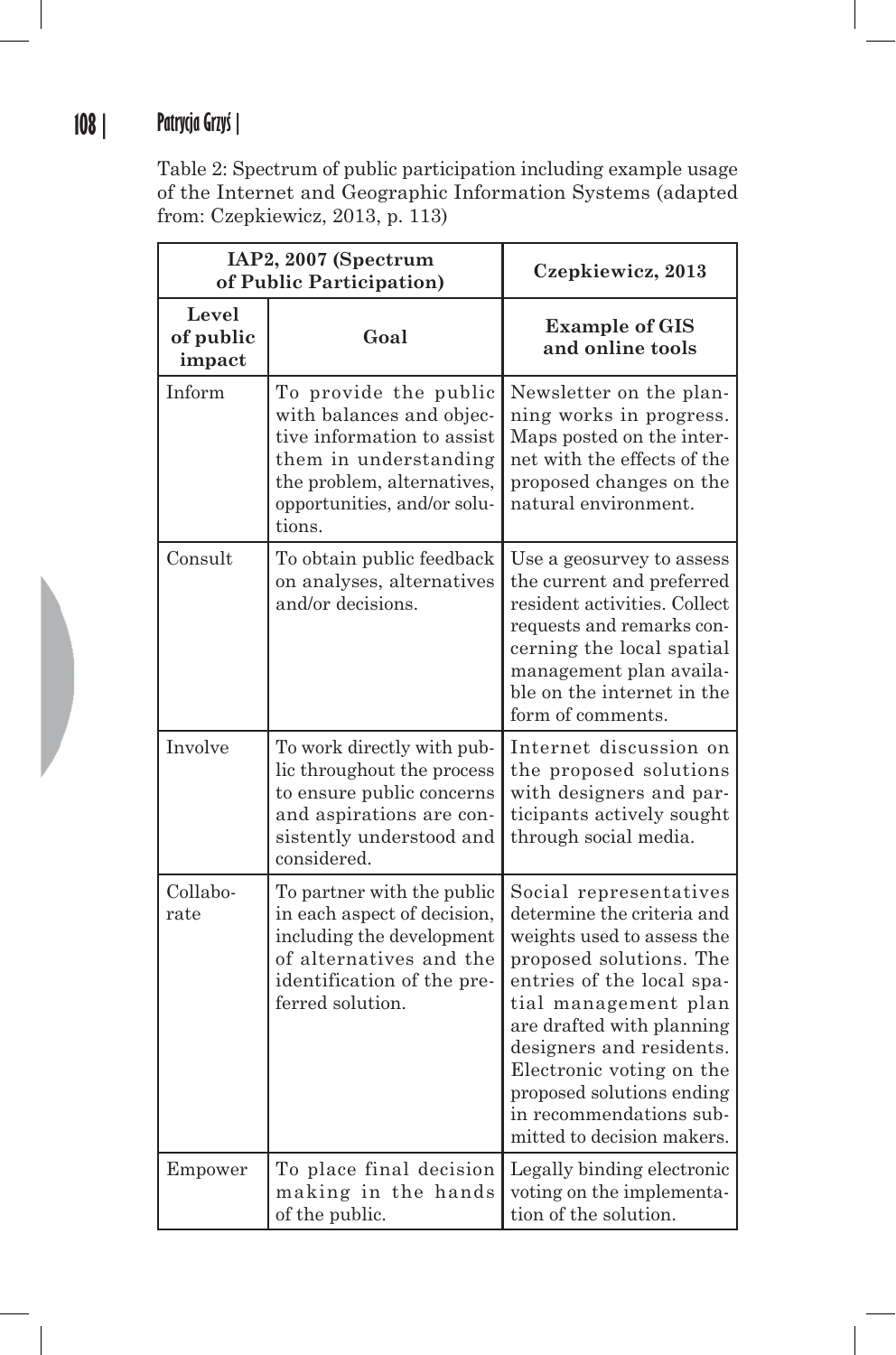#### **Public Participatory Geographic Information Systems in city management**

There is still lack of agreement about the term Public Participatory Geographic Information Systems (Ramasubramanian, 2010). For the purpose of this paper its author stands for the statement that Public Participatory Geographical Information Systems in the context outlined above constitute a tool that is predestined to help local community to be actively involved in decision making processes and at the same time helps municipalities adopt participatory management approach. The idea of PPGIS was born in the late 90s of the twentieth century (Schuurman, 2004). The main environment for PPGIS is of course the Internet. It allows not only systematic collection of data from citizens and providing them to the appropriate units of the city, but also for all kinds of public participation in shaping the policy of the city – from basic elements such as reporting ideas or problems to the co-decision processes. Such system usually does not require the user to install any kind of software, which makes it simpler and more user-friendly for most people, who have even minimal computer skills. The data which are most often presented by this tool are demographic data for the general public, or data related to planned investments, because these are the elements that should be given for public consultation. The primary objective of PPGIS is therefore to bring the academic practices of GIS and mapping to the local level in order to promote knowledge production by local and non-governmental groups interested in supporting their causes (Schuurman, 2004).

PPGIS therefore contributes to the way of using the latest technology to enable a bottom-up collection of data from the individual components of the city, reporting problems in urban areas, as well as carrying out a social diagnosis of the quality of the space and promoting public participation in decision-making processes. Benefits of using such a system to manage the city are not limited only to one side of the process, as shown in table 3. The use of PPGIS can bring beneficial effects for each of the potential users. One of the most important benefit, which also formed the basis of the creation of this tool, is forming better solutions to the needs of local communities through appropriate recognition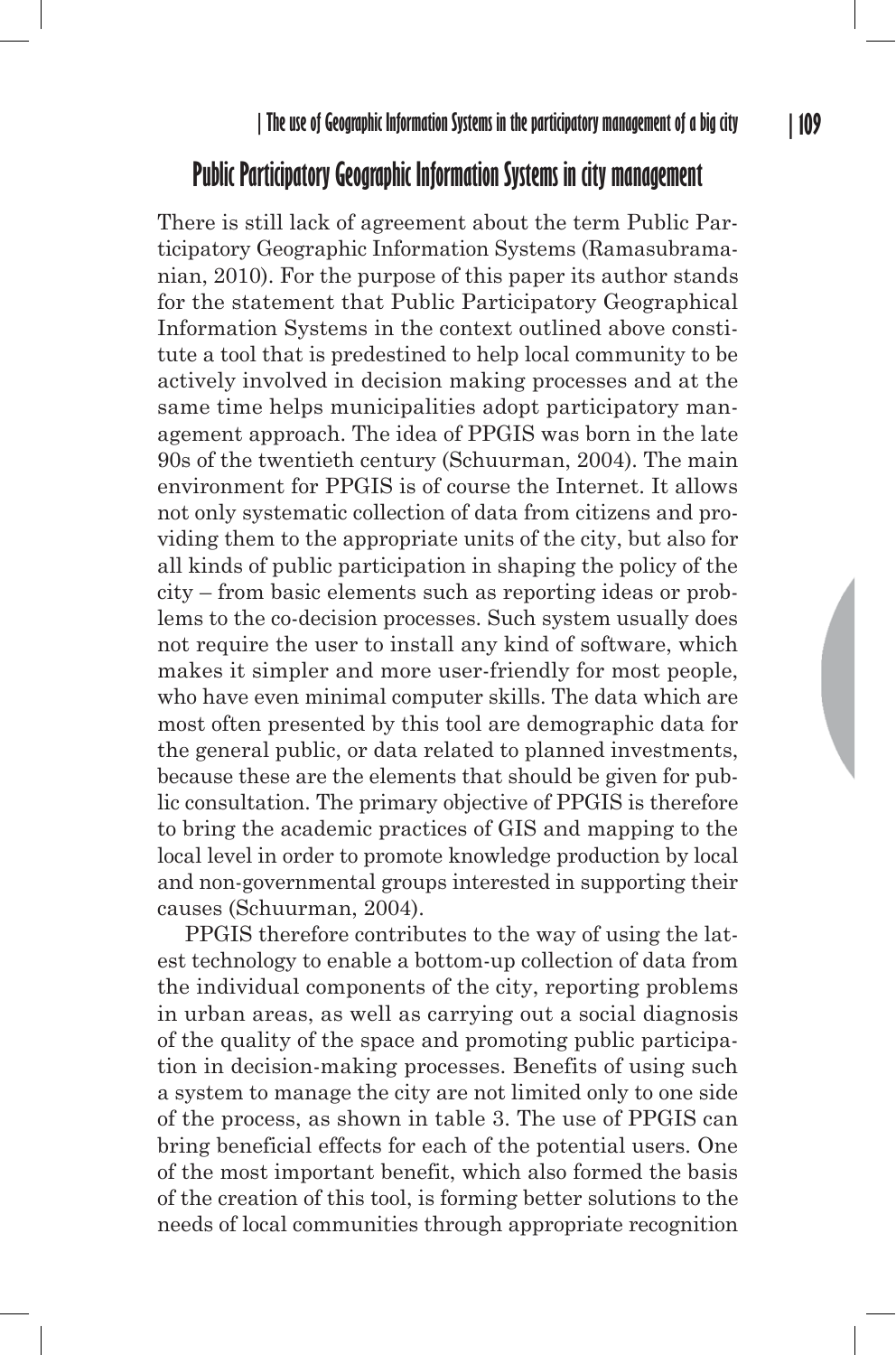#### **110 | Patrycja Grzyś |**

of these needs. Properly conducted public participation can prevent numerous space conflicts (Pawłowska, 2010). Avoiding conflicts or averting them at an early stage accelerates the processes of planning and investment. Well-informed and confident about taking into account their voice stakeholders will have less tendency to oppose against the developed solutions. Thus the community gets an increased opportunity to participate in decision-making processes within the place of living. This possibility is adjusted to their skills and capabilities. The local authority is gaining increased reliance, as well as the convenience of proper identification of needs, what used in the right way can have an impact on the creation of a positive image of the city in general. Experts, on the other hand, are gaining a very functional tool which simplifies analyzing and interpreting collected data. Consequently, as it was already mentioned, it accelerates the process of making and issuing decisions, what in the far-reaching effects may contribute to the acceleration of investment processes in the city.

Table 3: Benefits and limitations of implementing PPGIS in city management

| <b>Benefits</b>                                                                                                                                                                                                                                                                                                                                                                                                                                                                   | Limitations                                                                                                                                                                                                    |
|-----------------------------------------------------------------------------------------------------------------------------------------------------------------------------------------------------------------------------------------------------------------------------------------------------------------------------------------------------------------------------------------------------------------------------------------------------------------------------------|----------------------------------------------------------------------------------------------------------------------------------------------------------------------------------------------------------------|
| • help in building social capital<br>• increased confidence in public<br>administration<br>• stronger attachment to the<br>place<br>• increased ability to visualize<br>presented data<br>• ease of analysis and interpre-<br>tation of the acquired data<br>• proper recognition of social<br>needs<br>• increased availability of the<br>presented data<br>• conflict prevention<br>faster decision-making pro-<br>cesses<br>• help in creating a positive<br>image of the city | exclusion of certain social<br>groups<br>anonymity of Internet users<br>dependence on the goodwill<br>of specialist and government<br>low impact<br>the high cost of obtaining data<br>to implement the system |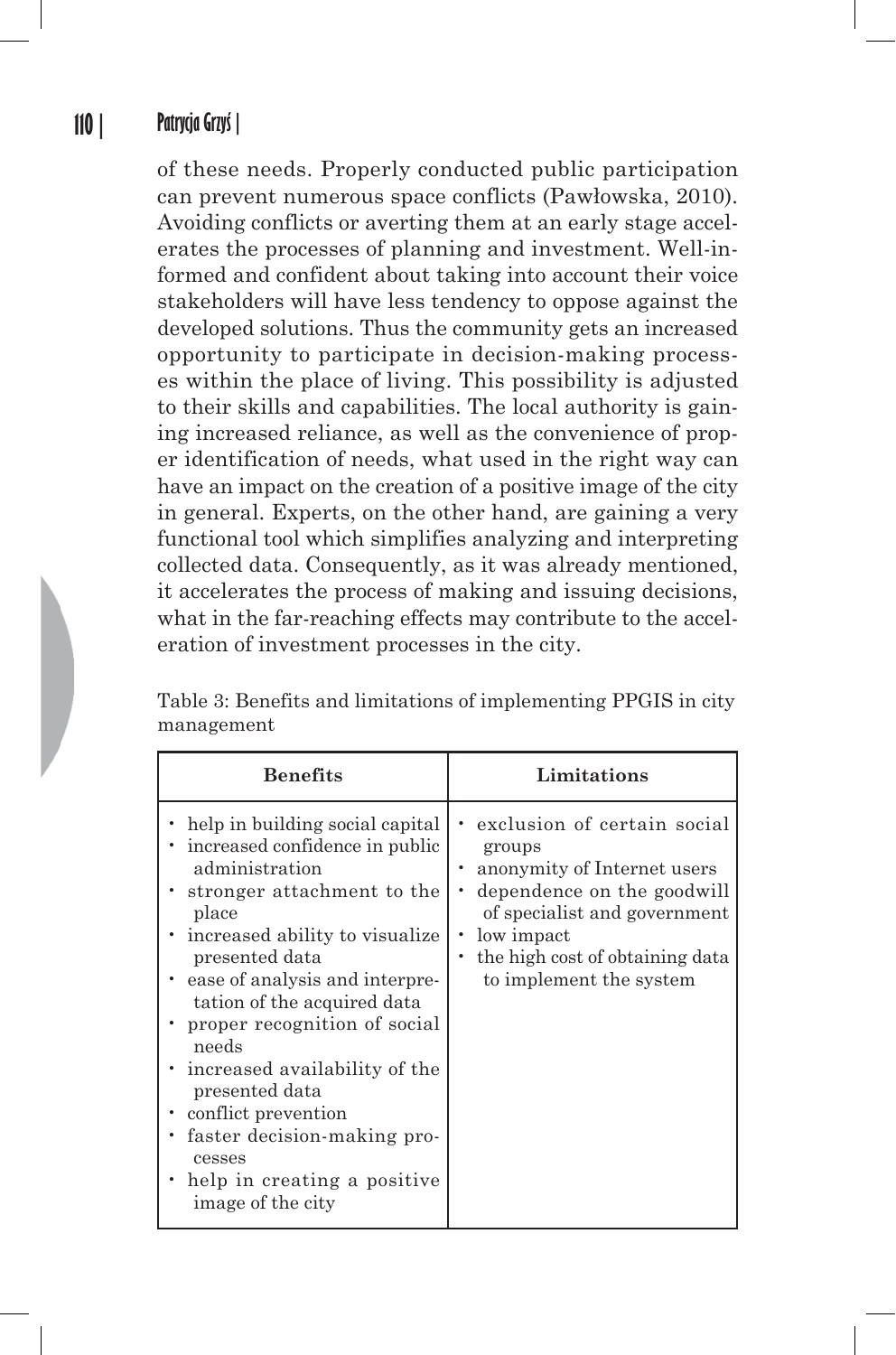However, despite the attempts to maximize the advantageous impact of PPGIS there are still some limitations of its functioning. Most of them depend on the human factor, so it can be assumed that with the development of the information society skills and with the increasing role of participation in the management of cities, these limitations can be minimized. One of the primary obstacles is marginalization of certain social groups. Despite the fact that one of the objectives of PPGIS is the prevention of marginalization, the lack of basic computer skills effectively prevents the independent use of the methods proposed by PPGIS. The anonymity of the Internet makes it difficult to determine the recipient of the data and its real intentions that may affect the appropriate image of data obtained from the public. An appropriate level of social influence on the ultimate decision-making policy still remains an important issue, which is closely dependent on the authorities. Nevertheless, the positive aspect is the fact that when the municipalities decide to undertake the PPGIS techniques in city management, they treat the results obtained in the framework of that system seriously and, if possible, actually use them.

#### **The case study of Gdynia**

One of the Polish cities, which has a policy of co-management, is Gdynia. It is a municipality belonging to the Gdansk-Gdynia-Sopot Metropolitan Area, commonly called the Tri-City. It is a city with a population exceeding 247 thousand<sup>2</sup> and is classified, within the Polish conditions, as a big city (Runge, 2012). Gdynia is a city that has long been implementing the idea of participation in policy development. Already in the Study of Conditions and Directions of Spatial Management from 2008 there is a notice that refers to the principle of participation, which should be broad and active<sup>3</sup>. Municipality performs this obligation at

Central Statistical Office of Poland, as of 30<sup>th</sup> of June 2016.

**<sup>3</sup>** Study of Conditions and Directions of Spatial Management of the City of Gdynia approved by resolution no. XVII/400/08 Gdynia City Council of  $27<sup>th</sup>$  of February 2008.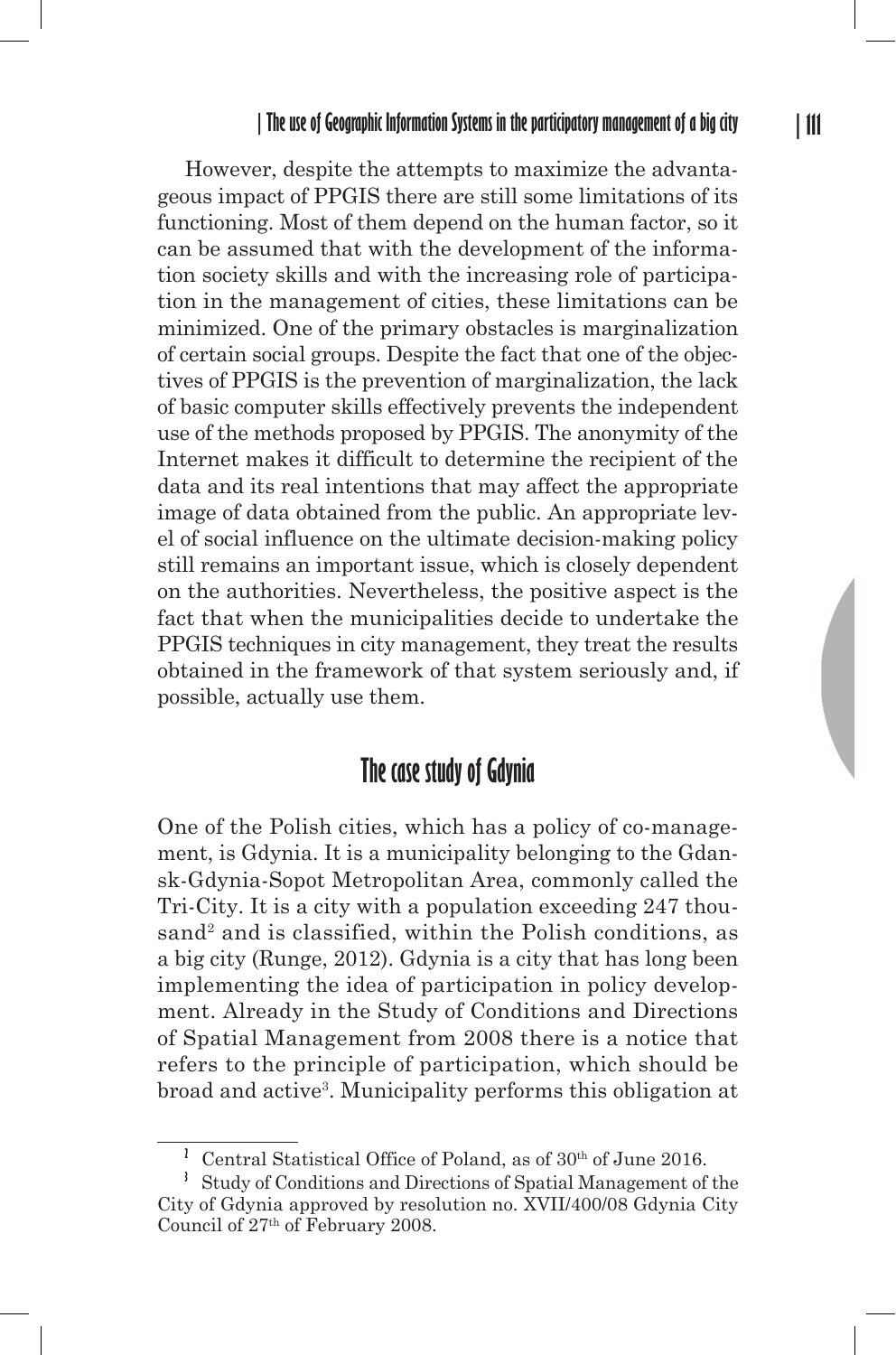many levels of participation using methods of consultation with the public. The author of this work decided to describe one of the methods of cooperation with the public which are geosurveys.

Geosurvey is a method of social participation used mainly in environmental management or spatial planning. It depends mostly on the social diagnosis of a specific part of space or a problem that occurs in it. Data are collected from residents and users of space with the help of geographical online surveys – questionnaires combined with spatial information. Maps, plans and drawings can play the role of a background on which the user is asked to select specific areas or points, but they may also be only a reference to questions not directly related to any specific location. This method comes from Finland. Kahila and Kytta (2010), the Finnish duo, are considered to be authors of geosurvey method. Thanks to the fact that data are collected in a digital form, they can be easily incorporated into far broader overall urban geographic information systems.

In the case of the city of Gdynia, the aim was to use geosurveys to obtain opinions on advertisements in the city. As it can be read in the introduction to the survey it was created in reference to the entry into force of the act from 24 April 2015 "On amending certain laws in connection with the strengthening of the tools of landscape conservation", commonly called the "Landscape Act."4 Through this law municipalities were given the opportunity to define "Terms and conditions of locating objects of small architecture, billboards, advertising equipment and fencing" for their administrative areas. The geosurvey conducted in Gdynia lasted 13 days from the 5th to the 18th of April 2016.

It was decided to carry out this particular method in order to receive larger number of opinions in the context of determining the shape of the new resolution. City of Gdynia commissioned the development of the platform with the survey to an external enterprise – StructView

**<sup>4</sup>** The Act of 24th April 2015. On amending certain laws in connection with the strengthening of the tools of landscape conservation. Published in *Journal of Laws,* item 774.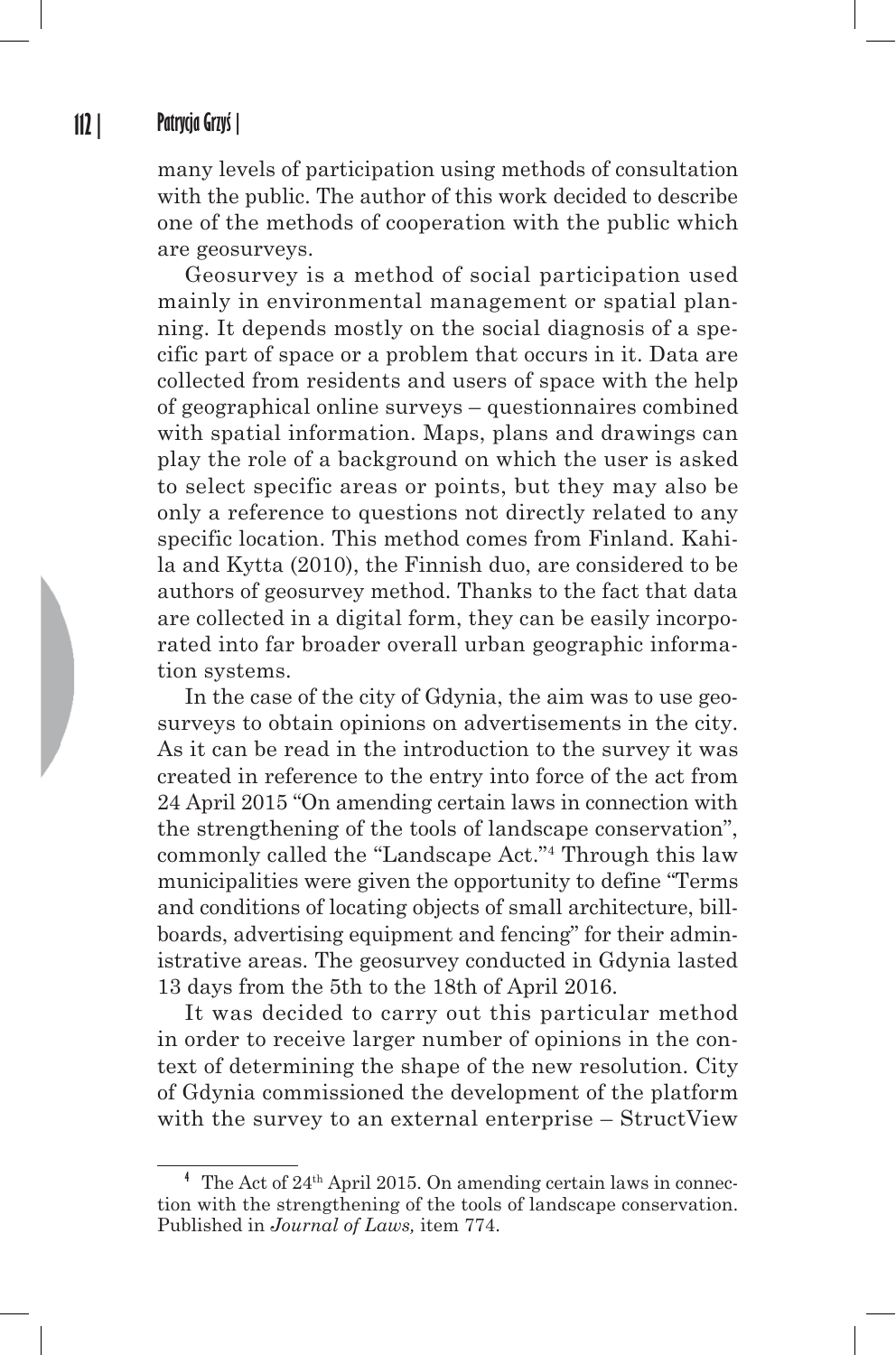FRAME for City. It is worth noting that geosurvey was used at the initial stage of the project, so that all the voices of all relevant stakeholders could have been taken into account in the decision-making process. The city decided to use the geosurvey method instead of conventional public consultations due to the fact that the topic related to the aesthetics of the urban space in conjunction with its legal conditions is highly complex and controversial. What is more, it was considered that the visual support would encourage more people to participate in the expression of their opinions than it would have taken place during the form of the usual public consultation.

The survey available through the Internet platform included a three-dimensional model of the city, on which there were links to specific questions related to a specific location, as shown in figure 1 and 2.

Users were not forced to answer all the questions. They were able to choose ones that are associated with their immediate surroundings. Apart from the questions directly linked to the location of the model the survey was supplemented with general questions about the aesthetics of adverts located in the city. At the end of the survey questions related to respondents' age and gender were asked.



Figure 1. The view of the main page of the survey. The command reads: "Click successively on the markers and answer questions."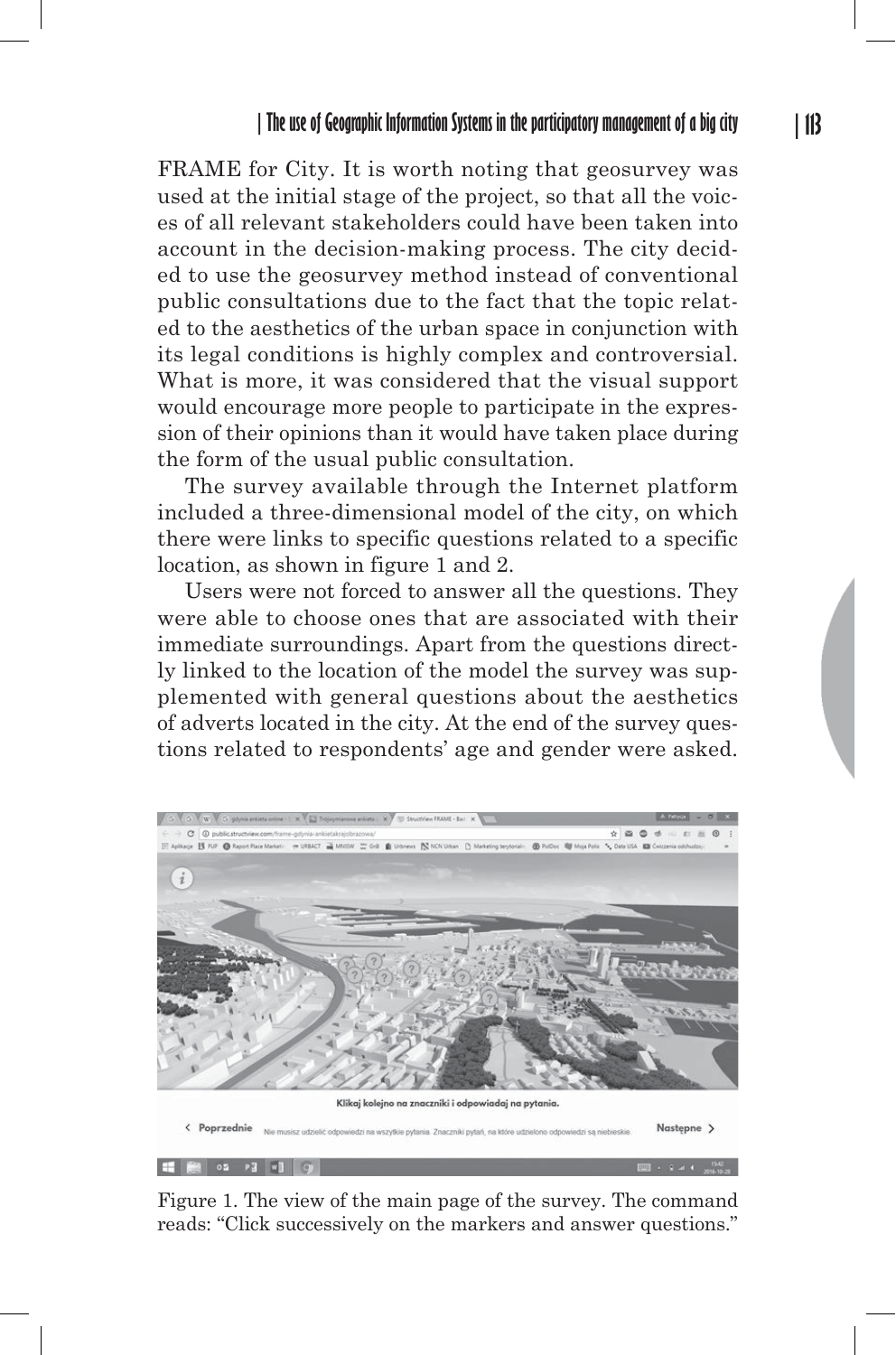

Figure 2. The view of the particular problem areas addressed in the survey. The question reads: "What do You like and what don't You like in the picture: adverts in windows/light pillars on the sidewalk/dark pillars on the sidewalk/placements of signs on the ground floor."

As it can be observed in the figures above, the questionnaire's interface proposed by StructView FRAME for City is very simple and user friendly. All the necessary information both in relation to the circumstances of the survey carried out and on how to navigate through the website were presented at the beginning. The aim of the project, as already mentioned, was to obtain an opinion on the advertisements in the city. The goal has been successfully achieved through the process of social dialogue with the use of innovative tools – geographical surveys (geosurveys) based on the PPGIS technique. The large amount of information that was gathered enabled the municipality to focus on the actual problem areas and specific problems. This subsequently allowed for further prioritization of tasks.

### **Conclusion**

The use of a tool which is PPGIS in city management constitutes, based on the above considerations, an important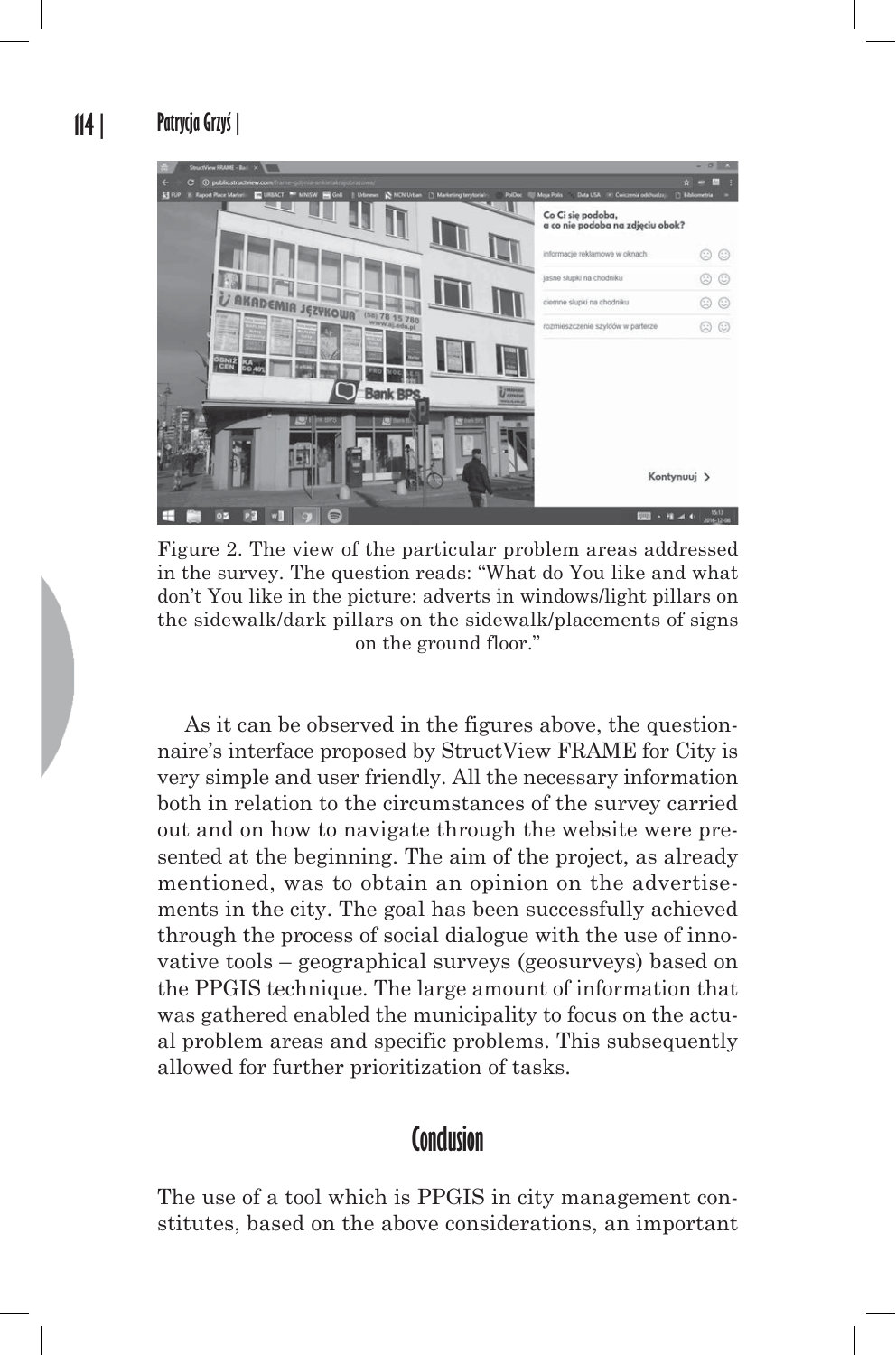element in shaping the information society. The development of the idea of participation, which is not respected only by fulfilling the legal obligation imposed on the urban unit but actually involves citizens in decision and policy making processes, brings a number of benefits, which may allow the city to become a competitive entity in the international arena. Public involvement can take many forms, but the most effective are those that allow to collect the highest number of votes and opinions, what PPGIS has an aim to help with. The way in which PPGIS uses information as a fundamental resource of modern civilization is designed to provide maximum benefits for every stakeholder.

PPGIS can successfully be used in city management, especially in activities related to land use planning, green management, or general investment planning. It should be of course remembered that PPGIS may constitute only one element of the whole process of participation and its methods can be implemented at different stages of the process. Currently, methods of PPGIS are commonly used as part of the diagnosis and the study of social needs in the early stages of planning. To promote social participation in other stages of the decision-making processes other methods and tools are necessary.

The level of use of GIS tools in Poland is still at a medium level. The vast majority of large municipalities in Poland uses them in its management, although still a small part of them implements PPGIS. Nevertheless, the pace of ICT technology development in conjunction with the development of the information society makes the future of Geographic Information Systems in city management and planning in Poland promising.

One of the forms of such a system, which is geosurvey, has been described in the paper. However, it is not the only case of PPGIS implementation in Poland. Other projects using PPGIS methods are developed in Poland both in large cities like Poznan and in smaller ones like Rokietnica. Internet tools probably will not ever replace traditional methods of participation, however, they can supplement them through the inclusion of the society in information and knowledge management processes.